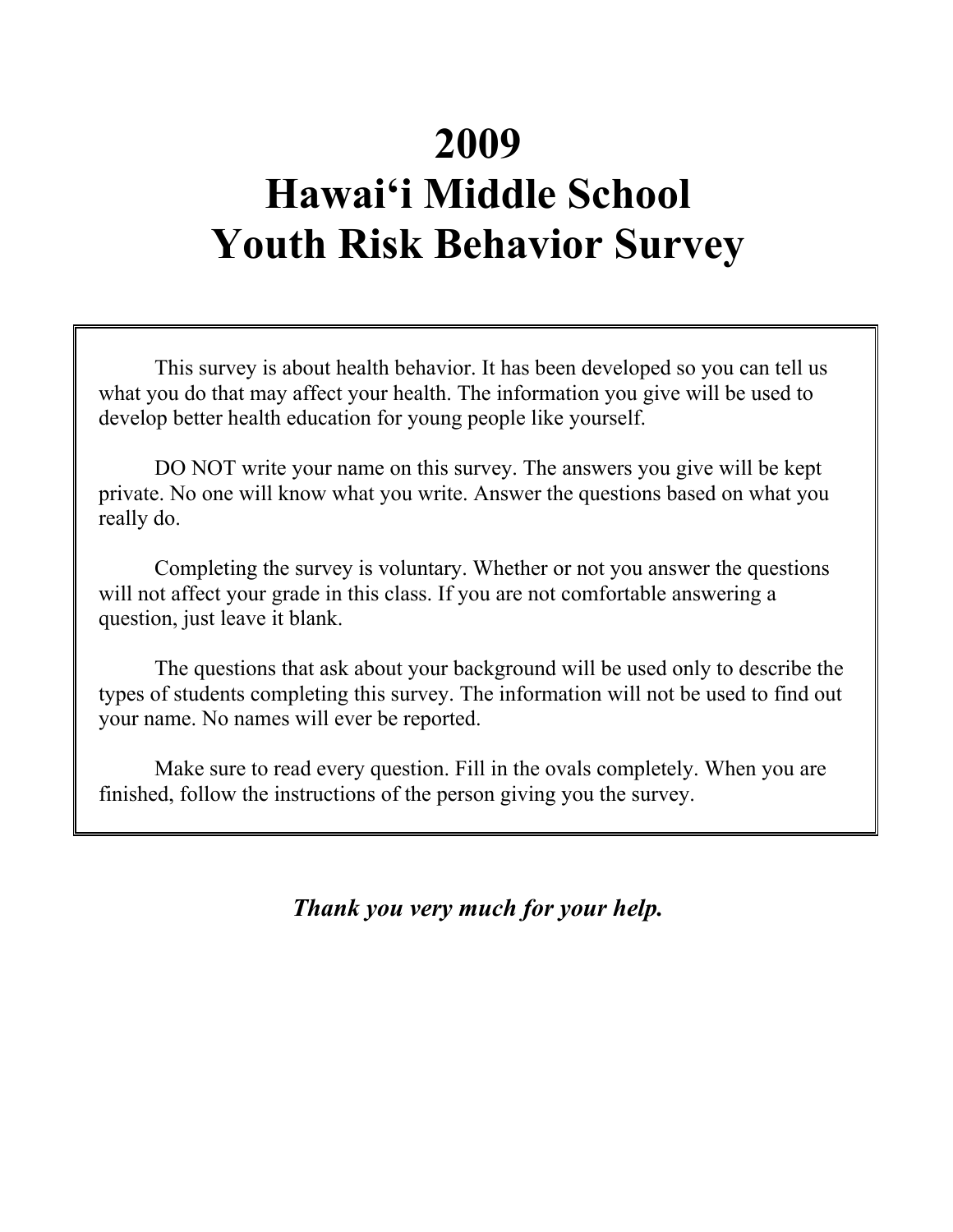#### **Directions**

- o **Use a #2 pencil only.**
- o **Make dark marks.**
- o **Fill in a response like this: A B D.**
- o **If you change your answer, erase your old answer completely.**
- 1. How old are you?
	- A. 10 years old or younger
	- B. 11 years old
	- C. 12 years old
	- D. 13 years old
	- E. 14 years old
	- F. 15 years old
	- G. 16 years old or older
- 2. What is your sex?
	- A. Female
	- B. Male
- 3. In what grade are you?
	- A. 6th grade
	- B. 7th grade
	- C. 8th grade
	- D. Ungraded or other grade
- 4. Are you Hispanic or Latino?
	- A. Yes
	- B. No
- 5. What is your race? (**Select one or more responses.**)
	- A. American Indian or Alaska Native
	- B. Black or African American
	- C. Filipino
	- D. Japanese
	- E. Native Hawaiian/Part Hawaiian
	- F. Other Asian
	- G. Other Pacific Islander
	- H. White
- 6. During the past 12 months, how would you describe your grades in school?
	- A. Mostly A's
	- B. Mostly B's
	- C. Mostly C's
	- D. Mostly D's
	- E. Mostly F's
	- F. None of these grades
	- G. Not sure

### **The next 4 questions ask about safety.**

- 7. **When you ride a bicycle**, how often do you wear a helmet? A. I do not ride a bicycle B. Never wear a helmet C. Rarely wear a helmet D. Sometimes wear a helmet E. Most of the time wear a helmet F. Always wear a helmet 8. **When you rollerblade or ride a skateboard**, how often do you wear a helmet? A. I do not rollerblade or ride a skateboard B. Never wear a helmet C. Rarely wear a helmet D. Sometimes wear a helmet E. Most of the time wear a helmet F. Always wear a helmet 9. Have you ever ridden in a car driven by someone who had been drinking alcohol? A. Yes B. No C. Not sure 10. Have you ever ridden in a car or other vehicle driven by someone who had been high on marijuana or other illegal drugs? A. Yes B. No C. Not sure **The next 13 questions ask about violence-related behaviors.** 11. During the past 12 months, did you carry **a weapon** such as a gun, knife, or club **on school property**? A. Yes
	- B. No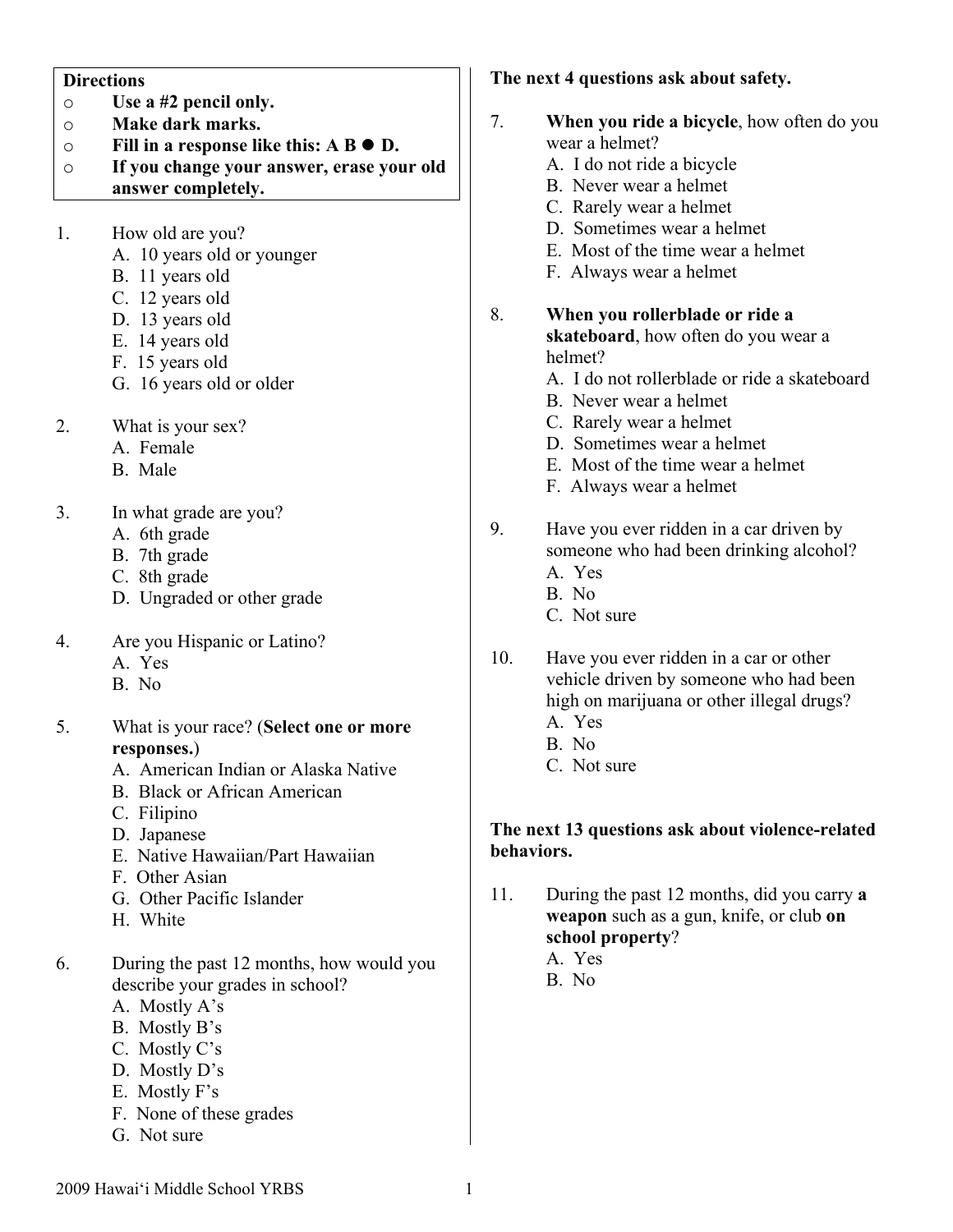- 12. During the past 12 months, did you ever **not** go to school because you felt you would be unsafe at school or on your way to or from school?
	- A. Yes
	- B. No
- 13. During the past 12 months, did someone ever threaten or injure you with a weapon such as a gun, knife, or club **on school property**?
	- A. Yes
	- B. No
- 14. During the past 12 months, did someone ever steal or deliberately damage your property such as your clothing or books **on school property**?
	- A. Yes
	- B. No

15. During the past 12 months, were you ever in a physical fight **on school property**? A. Yes

- B. No
- 16. During the past 12 months, did you have a boyfriend or girlfriend? A. Yes
	-
	- B. No
- 17. During the past 12 months, did your boyfriend or girlfriend ever hit, slap, or physically hurt you on purpose? A. Yes B. No
- 18. Have you ever been physically forced to have sexual intercourse when you did not want to?
	- A. Yes
	- B. No
- 19. During the past 12 months, did someone try to hurt you by hitting, punching, or kicking you while **on school property**? A. Yes
	- B. No
- 20. During the past 12 months, did someone try to hurt you by saying mean things (things that hurt your feelings) to you while **on school property**? A. Yes B. No
	-
- 21. During the past 12 months, did someone try to hurt you by saying mean things (things that hurt your feelings) to you or about you **on the Internet or email**?
	- A. Yes
	- B. No
- 22. During the past 12 months, were you harassed because someone thought you were gay, lesbian, or bisexual? A. Yes
	- B. No
- 23. Do you agree or disagree that harassment and bullying by other students is a problem at your school?
	- A. Strongly agree
	- B. Agree
	- C. Not sure
	- D. Disagree
	- E. Strongly disagree

## **The next 5 questions ask about sad feelings and attempted suicide. Sometimes people feel so depressed about the future that they may consider attempting suicide or killing themselves.**

- 24. During the past 12 months, did you ever feel so sad or hopeless almost every day **for two weeks or more in a row** that you stopped doing some usual activities? A. Yes B. No
- 25. During the past 12 months, did you ever **seriously** think about killing yourself? A. Yes B. No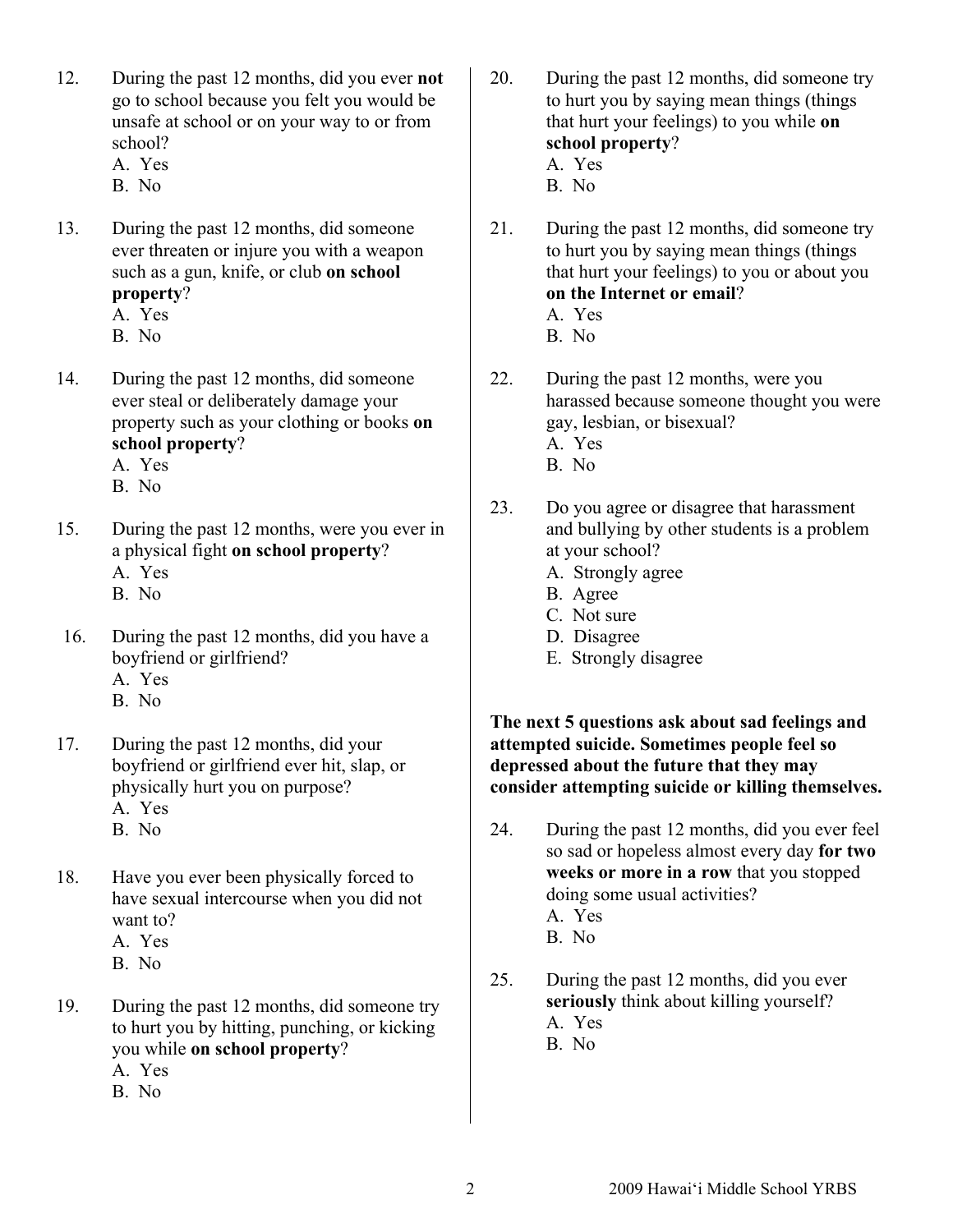- 26. During the past 12 months, did you make a **plan** about how you would kill yourself? A. Yes
	- B. No
- 27. During the past 12 months, did you try to kill yourself?
	- A. Yes
	- B. No
- 28. **If you tried to kill yourself** during the past 12 months, did any attempt result in an injury, poisoning, or overdose that had to be treated by a doctor or nurse?
	- A. **I did not try to kill myself** during the past 12 months
	- B. Yes
	- C. No

## **The next 2 questions ask about tobacco use.**

- 29. During the past 30 days, on how many days did you smoke cigarettes?
	- A. 0 days
	- B. 1 or 2 days
	- C. 3 to 5 days
	- D. 6 to 9 days
	- E. 10 to 19 days
	- F. 20 to 29 days
	- G. All 30 days
- 30. During the past 30 days, on how many days did you use **chewing tobacco, snuff, or dip**, such as Redman, Levi Garrett, Beechnut, Skoal, Skoal Bandits, or Copenhagen?
	- A. 0 days
	- B. 1 or 2 days
	- C. 3 to 5 days
	- D. 6 to 9 days
	- E. 10 to 19 days
	- F. 20 to 29 days
	- G. All 30 days

**The next 4 questions ask about drinking alcohol. This includes drinking beer, wine, wine coolers, and liquor such as rum, gin, vodka, or whiskey. For these questions, drinking alcohol does not include drinking a few sips of wine for religious purposes.**

- 31. Have you ever had a drink of alcohol, other than a few sips? A. Yes
	- B. No
- 32. How old were you when you had your first drink of alcohol other than a few sips?
	- A. I have never had a drink of alcohol other than a few sips
	- B. 8 years old or younger
	- C. 9 years old
	- D. 10 years old
	- E. 11 years old
	- F. 12 years old
	- G. 13 years old or older
- 33. During the past 30 days, did you have at least one drink of alcohol?
	- A. Yes
	- B. No
- 34. During the past 30 days, did you have at least one drink of alcohol **on school property**?
	- A. Yes
	- B. No

## **The next 4 questions ask about marijuana use. Marijuana also is called grass, pot, or** *pakalōlō.*

- 35. Have you ever used marijuana? A. Yes
	- B. No
- 36. How old were you when you tried marijuana for the first time?
	- A. I have never tried marijuana
	- B. 8 years old or younger
	- C. 9 years old
	- D. 10 years old
	- E. 11 years old
	- F. 12 years old
	- G. 13 years old or older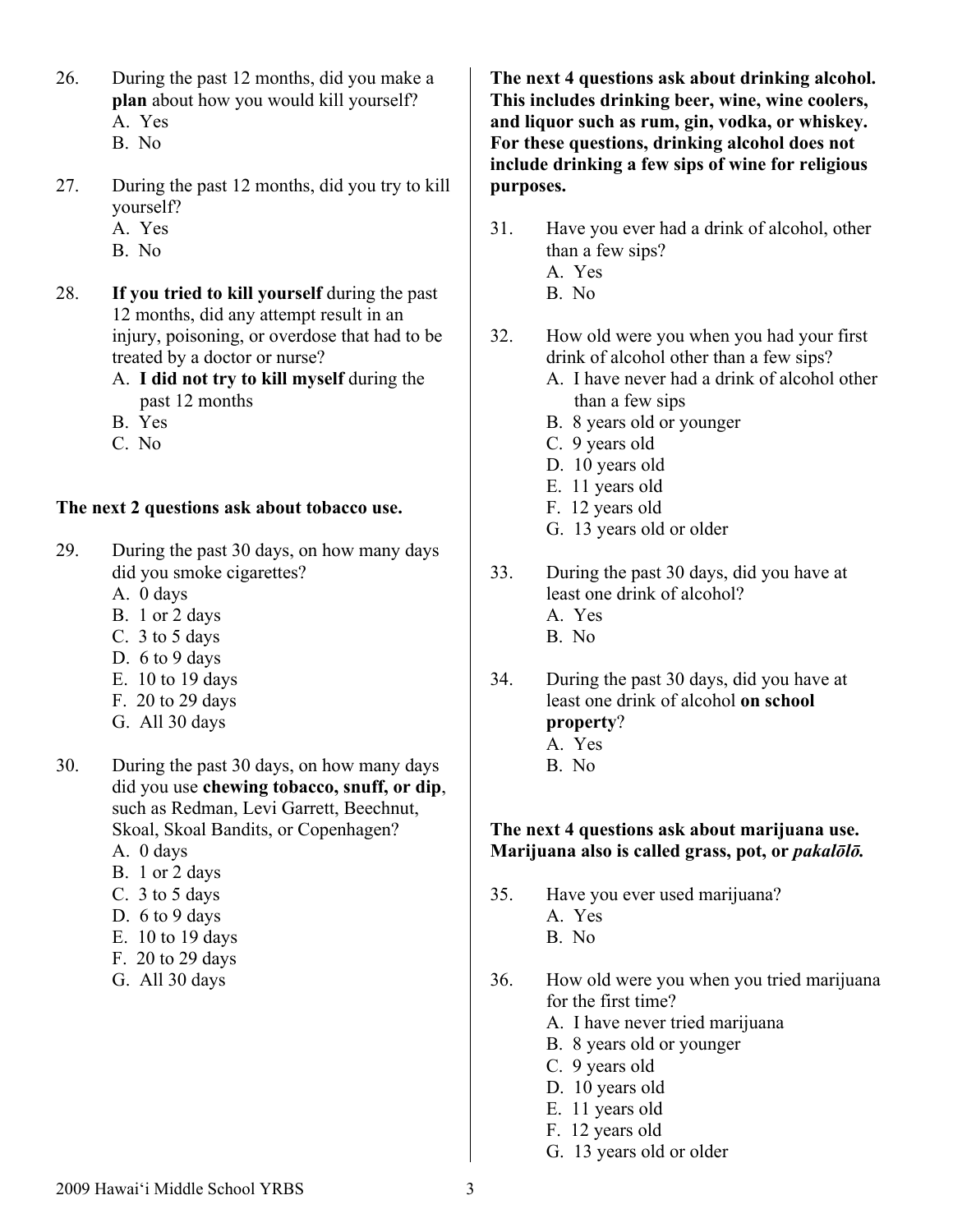- 37. During the past 30 days, did you use marijuana? A. Yes
	- B. No
- 38. During the past 30 days, did you use marijuana **on school property**? A. Yes
	- B. No
- **The next 9 questions ask about other drugs.**
- 39. Have you ever used **any** form of cocaine, including powder, crack, or freebase? A. Yes
	- B. No
- 40. Have you ever sniffed glue, or breathed the contents of spray cans, or inhaled any paints or sprays to get high?
	- A. Yes
	- B. No
- 41. During the past 30 days, did you sniff glue, breathe the contents of aerosol spray cans, or inhale any paints or sprays to get high? A. Yes
	- B. No
- 42. Have you ever used **methamphetamines** (also called speed, crystal, crank, or ice)? A. Yes
	- B. No
- 43. Have you ever used **ecstasy** (also called MDMA)?
	- A. Yes
	- B. No
- 44. Have you ever used **steroid pills or shots** without a doctor's prescription?
	- A. Yes
	- B. No
- 45. Have you ever taken a **prescription drug** (such as OxyContin, Percocet, Vicodin, Adderall, Ritalin, or Xanax) without a doctor's prescription? A. Yes B. No
- 46. During the past 12 months, has anyone offered, sold, or given you an illegal drug **on school property**? A. Yes B. No
- 47. During the past 12 months, have you attended school under the influence of alcohol or other illegal drugs, such as marijuana or cocaine?
	- A. Yes
	- B. No

## **The next 4 questions ask about sexual intercourse.**

- 48. Have you ever had sexual intercourse? A. Yes
	- B. No
- 49. How old were you when you had sexual intercourse for the first time?
	- A. I have never had sexual intercourse
	- B. 8 years old or younger
	- C. 9 years old
	- D. 10 years old
	- E. 11 years old
	- F. 12 years old
	- G. 13 years old or older
- 50. With how many people have you ever had sexual intercourse?
	- A. I have never had sexual intercourse
	- B. 1 person
	- C. 2 people
	- D. 3 people
	- E. 4 people
	- F. 5 people
	- G. 6 or more people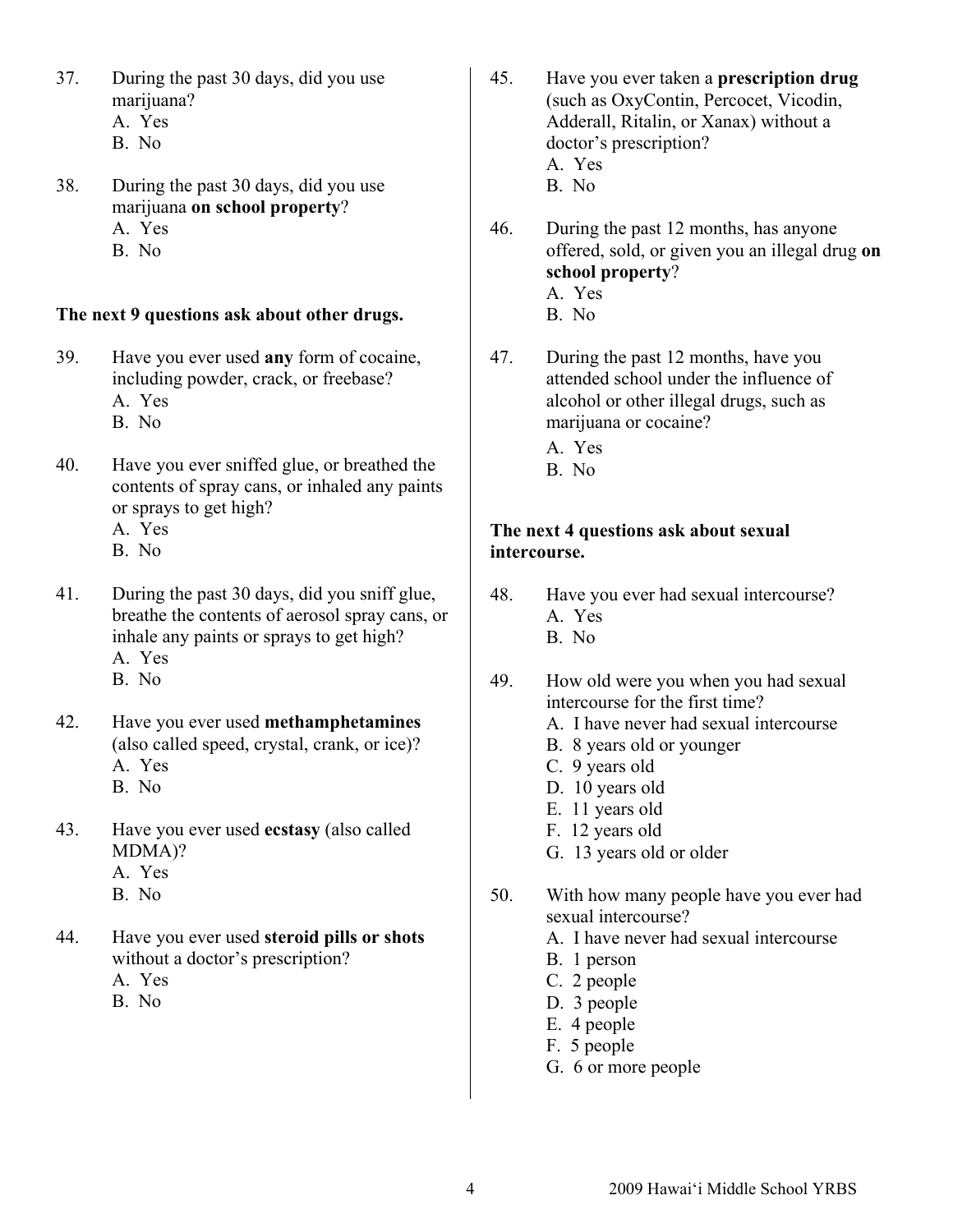- 51. The **last time** you had sexual intercourse, did you or your partner use a condom?
	- A. I have never had sexual intercourse
	- B. Yes
	- C. No

### **The next 7 questions ask about body weight.**

- 52. How do **you** describe your weight?
	- A. Very underweight
	- B. Slightly underweight
	- C. About the right weight
	- D. Slightly overweight
	- E. Very overweight
- 53. Which of the following are you trying to do about your weight?
	- A. **Lose** weight
	- B. **Gain** weight
	- C. **Stay** the same weight
	- D. I am **not trying to do anything** about my weight
- 54. Have you ever **exercised** to lose weight or to keep from gaining weight?
	- A. Yes
	- B. No
- 55. Have you **ever eaten less food, fewer calories, or foods low in fat** to lose weight or to keep from gaining weight?
	- A. Yes
	- B. No
- 56. Have you ever **gone without eating for 24 hours or more** (also called fasting) to lose weight or to keep from gaining weight?
	- A. Yes
	- B. No
- 57. Have you ever **taken any diet pills, powders, or liquids** without a doctor's advice to lose weight or to keep from gaining weight? (Do **not** include meal replacement products such as Slim Fast.) A. Yes
	- B. No

58. Have you ever **vomited or taken laxatives** to lose weight or to keep from gaining weight? A. Yes B. No

### **The next 6 questions ask about physical activity. These activities include things like playing sports, walking, running, swimming, dancing hula, skateboarding, and surfing.**

- 59. During the past 7 days, on how many days were you physically active for a total of **at least 60 minutes per day**? (Add up all the time you spend in any kind of physical activity that increases your heart rate and makes you breathe hard some of the time.)
	- A. 0 days
	- B. 1 day
	- C. 2 days
	- D. 3 days
	- E. 4 days
	- F. 5 days
	- G. 6 days
	- H. 7 days
- 60. In an average week when you are in school, on how many days do you go to physical education (PE) classes?
	- A. 0 days
	- B. 1 day
	- C. 2 days
	- D. 3 days
	- E. 4 days
	- F. 5 days
- 61. During an average physical education (PE) class, how much time do you spend exercising or doing an activity other than standing or sitting still?
	- A. I do not take PE
	- B. Less than half of the class is usually spent exercising or doing an activity
	- C. About half of the class is usually spent exercising or doing an activity
	- D. More than half of the class is usually spent exercising or doing an activity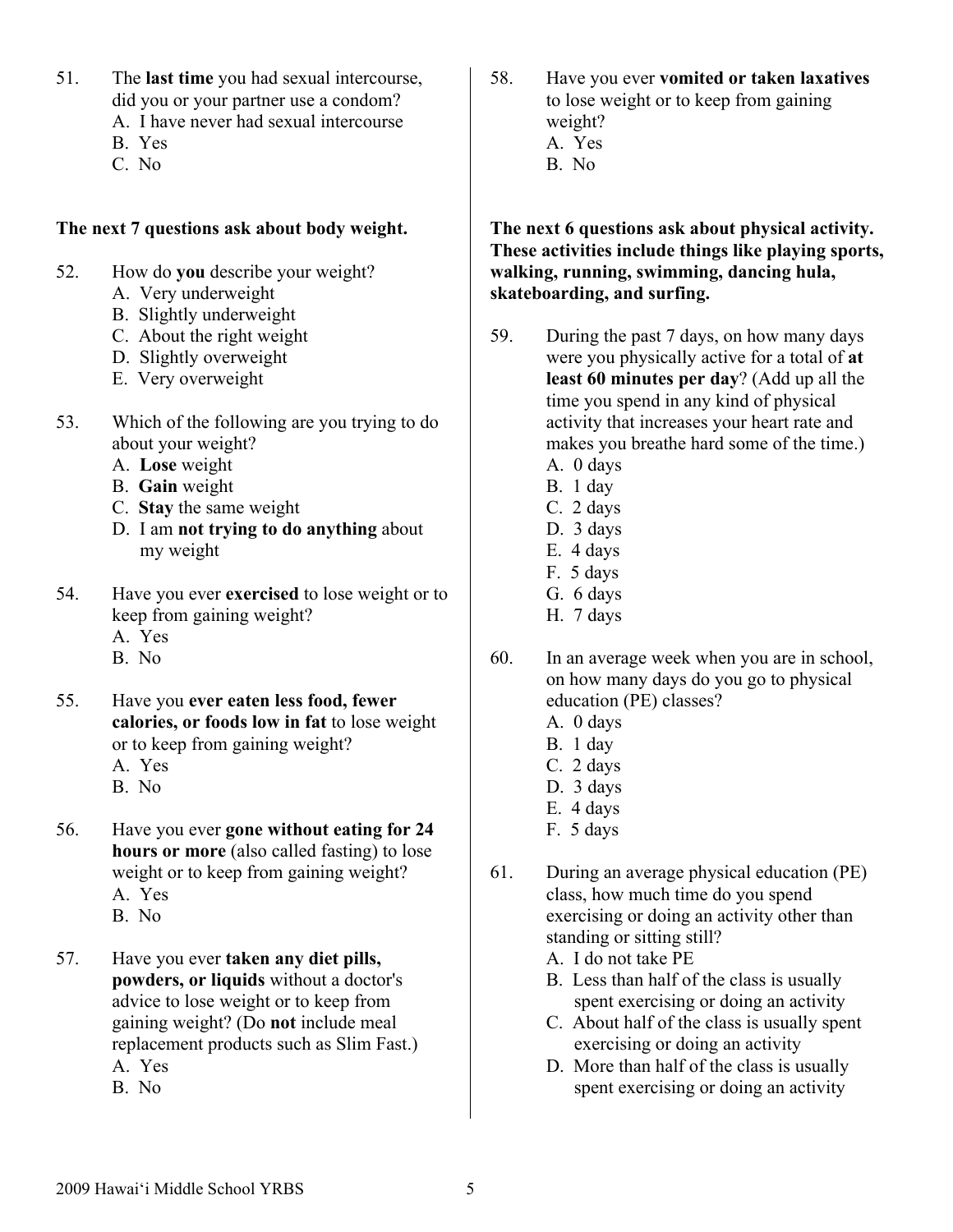- 62. On an average school day, how many hours do you watch TV?
	- A. I do not watch TV on an average school day
	- B. Less than 1 hour per day
	- C. 1 hour per day
	- D. 2 hours per day
	- E. 3 hours per day
	- F. 4 hours per day
	- G. 5 or more hours per day
- 63. On an average school day, how many hours do you play video or computer games or use a computer for something that is not school work? (Include activities such as Nintendo, Game Boy, PlayStation, Xbox, computer games, and the Internet.)
	- A. I do not play video or computer games or use a computer for something that is not school work
	- B. Less than 1 hour per day
	- C. 1 hour per day
	- D. 2 hours per day
	- E. 3 hours per day
	- F. 4 hours per day
	- G. 5 or more hours per day
- 64. During the past 12 months, on how many sports teams did you play? (Include any teams run by your school or community groups.)
	- A. 0 teams
	- B. 1 team
	- C. 2 teams
	- D. 3 or more teams

## **The next 11 questions ask about other healthrelated topics.**

- 65. Has a doctor or nurse ever told you that you have asthma?
	- A. Yes
	- B. No
	- C. Not sure
- 66. Do you still have asthma?
	- A. I have never had asthma
		- B. Yes
		- C. No
		- D. Not sure
- 67. During the past 12 months, have you been to a dentist for your teeth?
	- A. Yes
	- B. No
	- C. Not sure
- 68. Have you ever been taught about AIDS or HIV infection in school?
	- A. Yes
	- B. No
	- C. Not sure
- 69. Has a doctor or nurse ever discussed ways to prevent pregnancy with you?
	- A. Yes
	- B. No
	- C. Not sure
- 70. Has a doctor or nurse ever discussed ways to prevent sexually transmitted diseases (STDs) with you? A. Yes
	- B. No
	- C. Not sure
- 71. Have your parents or other adults in your family ever talked with you about what they expect you to do or not to do when it comes to sex?
	- A. Yes
	- B. No
	- C. Not sure
- 72. Is there at least one teacher or other adult in this school that you can talk to if you have a problem?
	- A. Yes
	- B. No